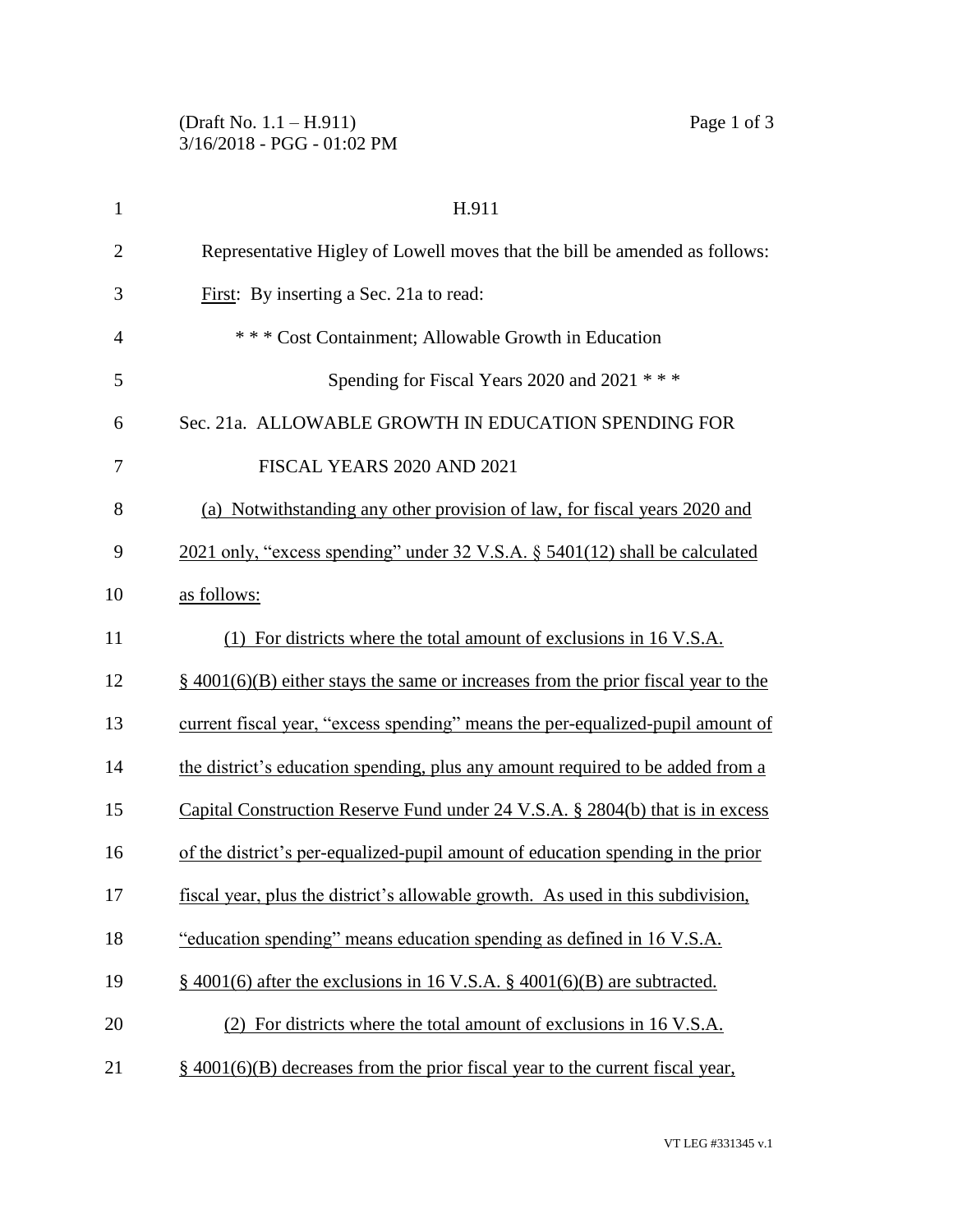(Draft No. 1.1 – H.911) Page 2 of 3 3/16/2018 - PGG - 01:02 PM

| $\mathbf{1}$   | "excess spending" means the per-equalized-pupil amount of the district's         |
|----------------|----------------------------------------------------------------------------------|
| $\overline{2}$ | education spending, plus any amount required to be added from a Capital          |
| 3              | Construction Reserve Fund under 24 V.S.A. § 2804(b) that is in excess of the     |
| $\overline{4}$ | district's per-equalized-pupil amount of total education spending in the prior   |
| 5              | fiscal year, plus the district's allowable growth. As used in this subdivision,  |
| 6              | "education spending" means education spending as defined in 16 V.S.A.            |
| $\tau$         | $\S$ 4001(6) before the exclusions in 16 V.S.A. $\S$ 4001(6)(B) are subtracted.  |
| 8              | (b) For fiscal years 2020 and 2021, the "allowable growth" for any               |
| 9              | individual school district is an amount equal to the actual amount of            |
| 10             | per-equalized-pupil education spending in the district in the prior fiscal year, |
| 11             | multiplied by the district's "allowable growth percentage." A district's         |
| 12             | "allowable growth percentage" means a percentage that results from the           |
| 13             | following equation: the highest per-equalized-pupil amount of the education      |
| 14             | spending in any district in the State in the prior fiscal year, divided by the   |
| 15             | actual amount of per-equalized-pupil education spending in the district in the   |
| 16             | prior fiscal year, minus one, multiplied by five and one-half percent. For the   |
| 17             | purpose of the calculations made under this subsection, the term "education"     |
| 18             | spending" refers to education spending as used to calculate excess spending      |
| 19             | under 16 V.S.A. § 4001(6), including all the adjustments under 16 V.S.A.         |
| 20             | \$4001(6)(B).                                                                    |